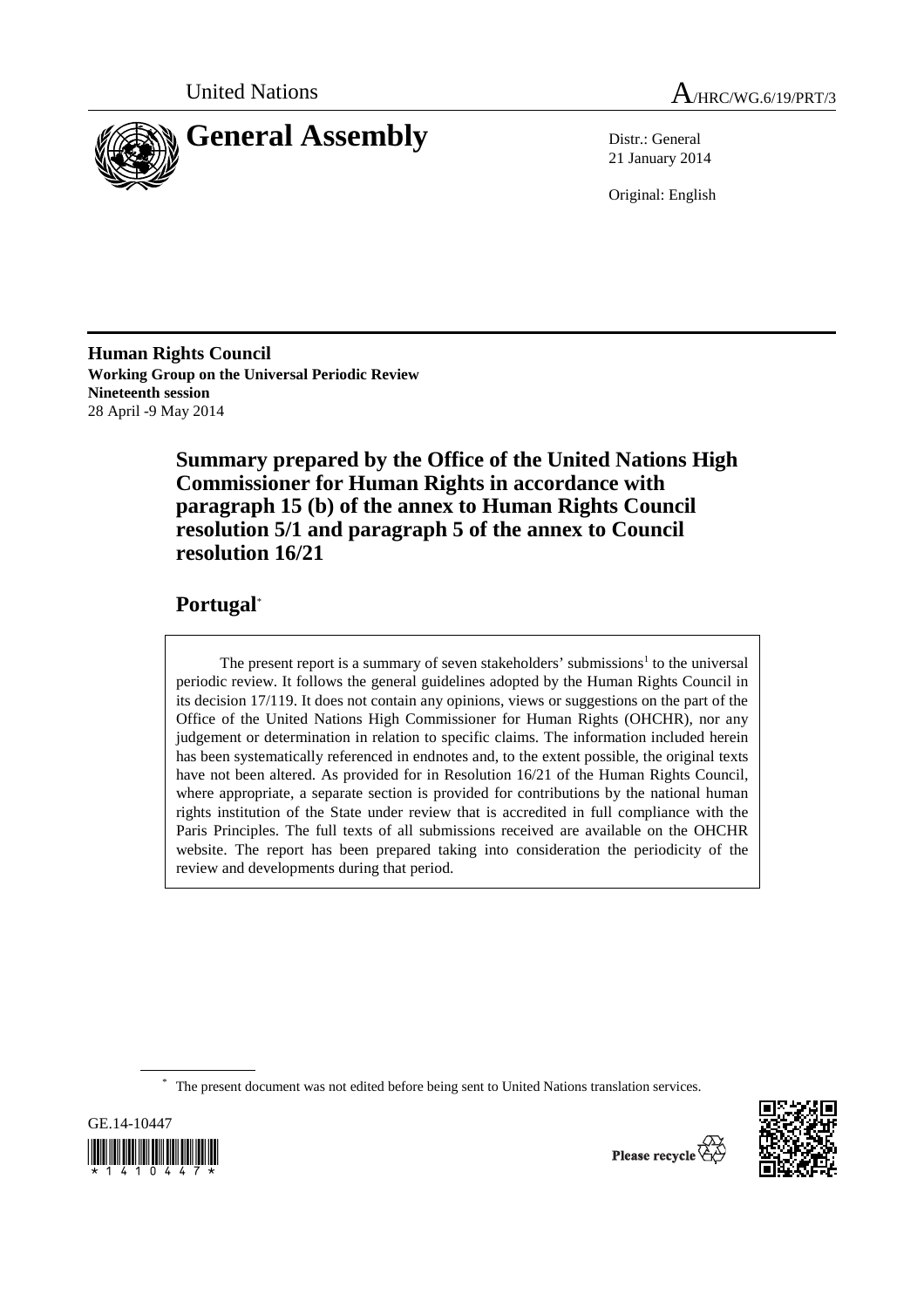# **Information provided by other stakeholders**

### **A. Background and framework**

#### **1. Scope of international obligations**

1. In 2013, the European Commission against Racism and Intolerance (CoE-ECRI) recommended that Portugal ratify the International Convention for the Protection of the Rights of All Migrant Workers and Members of Their Families and the following instruments of the Council of Europe (CoE): Protocol No. 12 to the European Convention for the Protection of Human Rights and Fundamental Freedoms; the Convention on the Participation of Foreigners in Public Life at Local Level; and the European Charter for Regional or Minority Languages.2

2. The European Union Agency for Fundamental Rights (EU-FRA) noted that in October 2012 Portugal acceded to the 1954 Convention Relating to the Status of Statelessness and the 1961 Convention on the Reduction of Statelessness.<sup>3</sup>

#### **2. Constitutional and legislative framework**

3. CoE-ECRI noted that article 13 of the Constitution sets out the principle of equality, but it had been informed by some authorities that this article was interpreted as excluding the possibility of establishing and implementing positive measures in favour of a disadvantaged group. It mentioned that several laws did include measures which promote positive action, such as article 27 of the Labour Code, but noted that this article had so far not been applied.<sup>4</sup>

4. The International Lesbian, Gay, Bisexual and Transgender Association (Portugal) (ILGA) noted that the Constitution included sexual orientation as a prohibited ground for discrimination and that the other legislation also addressed issues related to sexual orientation.<sup>5</sup> It recommended inclusion of gender identity as a prohibited ground for discrimination under article 13 of the Constitution.<sup>6</sup>

#### **3. Institutional and human rights infrastructure and policy measures**

5. In 2012, the Commissioner for Human Rights of the Council of Europe (CoE-Commissioner) welcomed the fact that the Ombudsman (*Provedor de Justiça*) and other national human rights structures, such as the High Commission for Immigration and Intercultural Dialogue (ACIDI) and the Commission for the Protection of Children and Young People at Risk, had not been disproportionately impacted on by the financial austerity measures and invited the authorities to continue to provide adequate support to them.7

6. In 2009, the Advisory Committee on the Framework Convention for the Protection of National Minorities of the Council of Europe (CoE-ACFC) noted with satisfaction that the Ombudsman regularly addressed cases related to racism and discrimination.<sup>8</sup>

7. CoE-ECRI recommended that the ACIDI be granted full independence from the Government, as well as investigative powers and the right to initiate and participate in court proceedings.<sup>9</sup> CoE-ACFC noted that ACIDI was placed directly under the responsibility of the Prime Minister which brought into question its independence.<sup>10</sup>

8. CoE-Commissioner encouraged the Ombudsman's Office to enhance its outreach and accessibility to Roma.<sup>11</sup> CoE-ECRI noted the low number of complaints received by the Ombudsman from members of the Roma community and encouraged the authorities to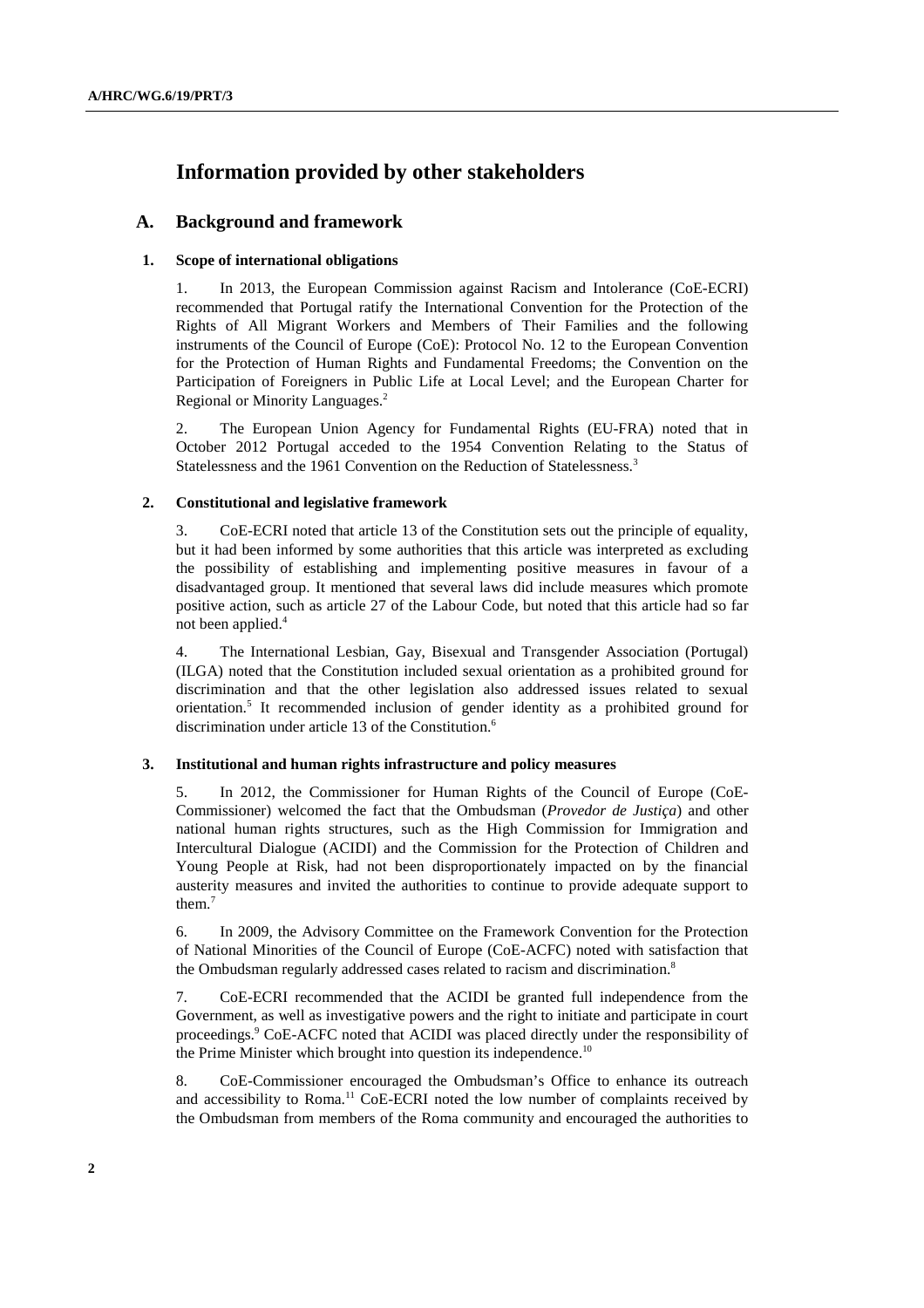undertake an awareness-raising campaign to make vulnerable groups aware of the role of the Ombudsman.<sup>12</sup>

9. CoE-Commissioner noted that budgetary austerity had had a significant impact on the work of non-governmental organizations (NGOs) which provide services to vulnerable social groups such as children, the elderly, Roma, migrants and disabled persons. He was informed that public subsidies had sharply decreased and that these payments were often delayed while at the same time these organizations faced an unprecedented increase in requests for assistance.<sup>13</sup>

#### **B. Implementation of international human rights obligations**

#### **1. Equality and non-discrimination**

10. CoE-ECRI noted that language was not included as one of the grounds for discrimination prohibited in the Criminal Code and called for the amendment of article 240 so as to include these grounds.<sup>14</sup> It recommended the adoption of a provision expressly making racist motivation an aggravating circumstance for all offences.<sup>15</sup>

11. CoE-ACFC noted that the effectiveness of remedies against discrimination were hampered by the complexity of the system and that cases before the ACIDI were often protracted. It called for measures to improve the effectiveness and accessibility of domestic remedies against racial discrimination.<sup>16</sup> CoE-ECRI mentioned that as the ACIDI or its related bodies did not have investigatory powers, they relied on investigations carried out by a competent inspection body, for example, the Labour Inspection. However, there was a lacuna in the procedure in that no investigation could be carried out where a case was related to an area in which there was no competent inspection body.<sup>17</sup>

12. CoE-ECRI welcomed steps that had been taken to combat racial discrimination in the media.<sup>18</sup> It noted that there were reports of an increase in the number of racist websites, particularly those targeting Roma and immigrants. These had included one which used the logo of the National Republican Guard (NRG) law enforcement agency. It noted that the NRG did not immediately disassociate itself from the website, the criminal police did not take any action and the site appeared to have been operational for several months. It recommended that the cybercrime department step up monitoring of the Internet to prevent it from being used to disseminate racist or xenophobic comments and material with a view to prosecuting the perpetrators of such acts.<sup>19</sup>

13. Joint Submission 1 (JS1) noted significant advances in Lesbian, Gay, Bisexual and Transgender (LGBT) rights since 2010, including access to civil marriage and a law allowing transgender people the right to identity. Despite this progress, some LGBT rights were neglected.<sup>20</sup> EU-FRA noted that Portugal was among states that had adopted specific LGBT action plans or integrated these issues into national human rights action plans.<sup>21</sup> It mentioned that in 2011 there was no equality body covering discrimination on the grounds of sexual orientation.22

14. ILGA recommended the adoption of a comprehensive anti-discrimination law covering all areas of social and economic life, including the grounds of sexual orientation and gender identity.<sup>23</sup> JS1 recommended promptly reviewing all legislation and measures in this field. $24$ 

15. Joint Submission 2 (JS2) called for the approval of the bill prohibiting discrimination against persons with HIV which was presented by the opposition party and recommended other measures which related to countering discrimination against persons living with  $HIV/AIDS.<sup>25</sup>$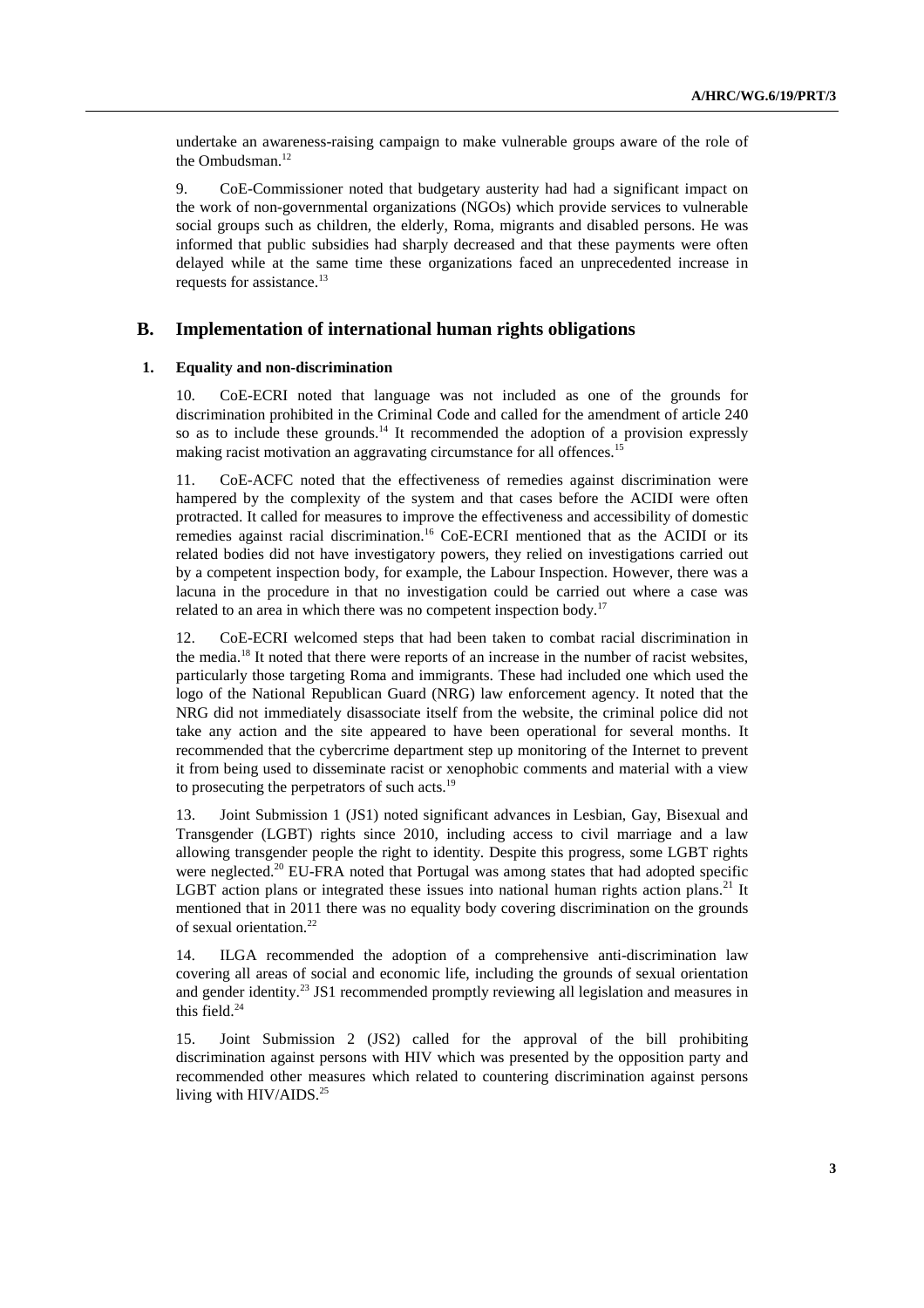16. ILGA mentioned that public officials and service providers lack awareness and training in issues of sexual orientation and gender identity and recommended the provision of specific and appropriate training for public officials.<sup>26</sup> JS1 referred to the importance of the training for police, prison officials, but noted that it had focussed on gender-based violence rather than adopting a comprehensive approach which could address issues related to sexual orientation and gender identity as recommended in the first universal periodic review.27 JS2 recommended legislation to oblige decision makers and health workers to have regular training regarding non-discrimination.<sup>28</sup>

17. JS1 recommended that the Ministry of Education combat homophobia and promote non-discrimination in schools, reinforcing and promoting the fight against bullying.<sup>29</sup>

18. EU-FRA noted the adoption in 2011 of a new law on gender reassignment which introduced a simple administrative procedure and removed requirements deemed to be disproportionate.<sup>30</sup> It mentioned that discrimination on grounds of gender reassignment was not explicitly dealt with in legislation or case law. $31$ 

#### **2. Right to life, liberty and security of the person**

19. The Islamic Human Rights Commission (IHRC) stated that one of the main concerns in the period 2009-2013 was excessive use of force by law enforcement officials and allegations of torture and other-ill-treatment. It mentioned that law enforcement officials were implicated in two high-profile cases of torture and other ill-treatment and their prosecution proceeded very slowly.<sup>32</sup> It stated that a total of 15 young, black and poor people had been killed by the police in the last 10 years and no officer had been convicted.33 It recommended thorough investigations of ill-treatment and other wrongdoing by law enforcement officials, as well as training in the appropriate use of firearms, batons and electric shock devices.<sup>34</sup>

20. In 2013, CoE-CPT stated that many persons its delegation had met had said they were correctly treated by law enforcement officials at the time of their apprehension and while in police custody. However, it did receive a number of allegations of ill-treatment at the time of apprehension, after the persons had been brought under control, and prior to their arrival at police detention facilities. It also received allegations of ill-treatment by the judicial police during the interrogation process.<sup>35</sup>

21. CoE-CPT noted that many prisoners met by its delegation stated that they were treated fairly by prison officers. However, a number of allegations of ill treatment by prison officers were received at certain prisons. It recommended that the authorities deliver a clear message to all prison managers and custodial staff that all forms of ill-treatment are unacceptable and will be the subject of severe sanctions. It also recommended particular attention to ensuring that medical examinations were carried out when force was used.<sup>36</sup>

22. CoE-CPT noted allegations of physical ill-treatment of patients by prison officers at the psychiatric prison hospital of Santa Cruz do Bispo. The alleged ill-treatment consisted of punches, kicks and blows with batons to the body, apparently often followed by placement in one of the hospital's seclusion cells. It recommended that prison officers called on to intervene at the hospital be given a firm reminder that ill-treatment of patients is unacceptable and will be the subject of severe sanctions. It also recommended that all use of force be recorded and every patient against whom force is employed should be examined by a doctor.<sup>37</sup>

23. CoE-CPT noted that the prison population had been increasing since 2009 and there was no sign of the increase abating. It observed that in a number of establishments overcrowding had reached serious levels; one prison had occupancy at 225 per cent of the official capacity and a further 19 prisons had levels in excess of 130 per cent. It mentioned that in the current economic environment plans to build new prisons had been put on hold.<sup>38</sup>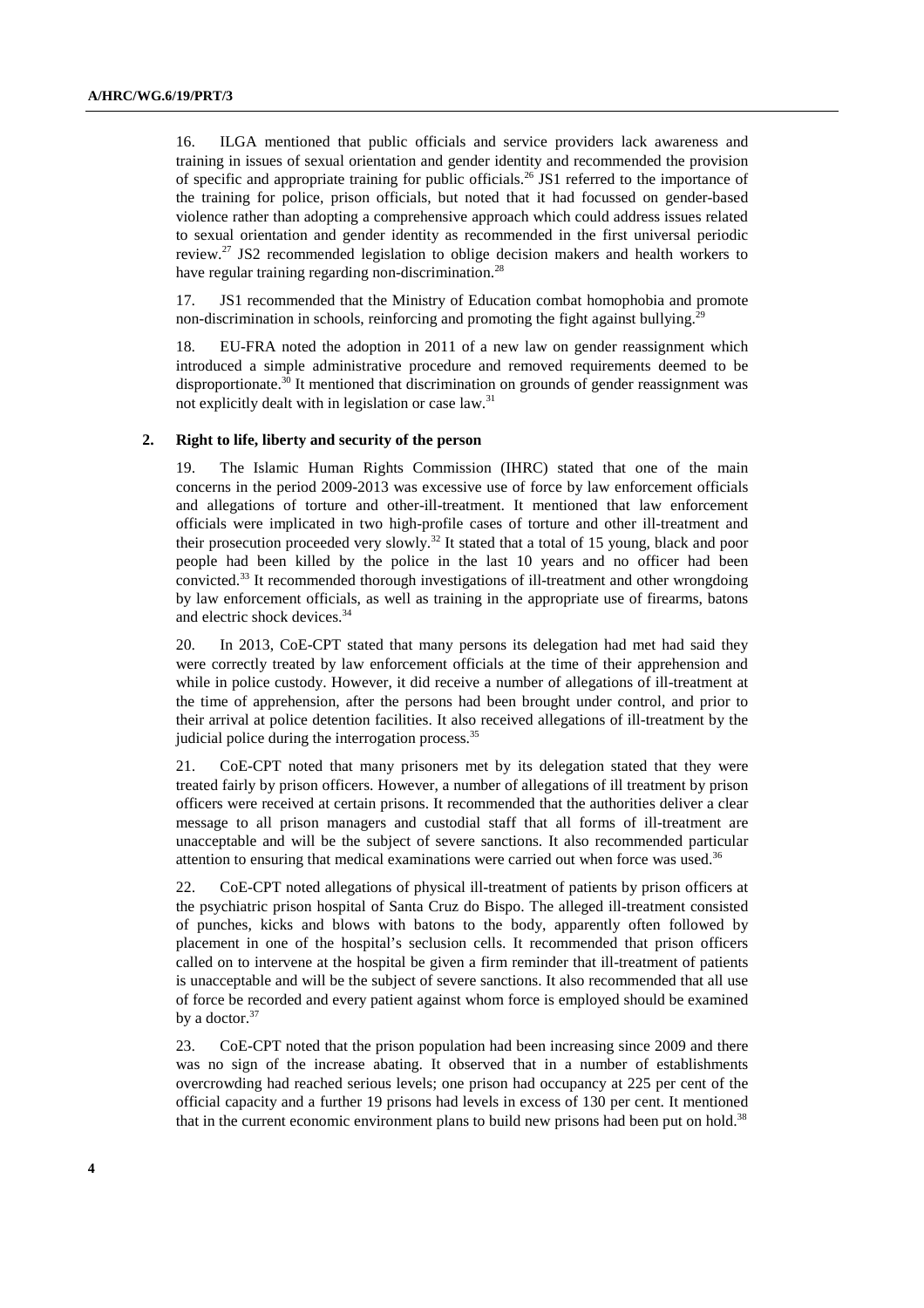24. CoE-CPT noted cases where juveniles had been accommodated together with adults and recommended that the authorities ensure that any juveniles detained in an establishment for adults be accommodated separately from adult prisoners.<sup>39</sup>

25. CoE-Commissioner noted that the number of complaints to the Ombudsman relating to domestic violence against children did not increase in 2011 and 2012. However, it noted that the increasingly difficult socio-economic situations for families and high levels of stress and pressure can result in serious risks of domestic violence towards children. It drew attention to the need to monitor carefully the evolution of the situation.<sup>40</sup>

26. JS2 referred to the protection of the rights of survivors of gender-based violence, including trafficking, and noted that violence and stigma continue to affect survivors and that there is a lack of awareness of gender inequalities.<sup>41</sup> The use of discriminatory language in the media and elsewhere deepened stereotypes and social discrimination.<sup>42</sup> It called for support programmes aimed at perpetrators of violence against women with a view to preventing further violence and long-term awareness-raising activities to respond to discriminatory cultural and social norms and stereotypes which legitimize and perpetuate violence against women.43 JS2 further called for improvements in the judicial system to increase the celerity of processes and better control of the execution of sentences and articulation of decisions in order to promote the safety of victims.44

27. JS2 mentioned Portugal's efforts in tackling female genital mutilation (FGM) including the Second Programme of Action for the elimination of FGM (2011-2013). It noted reports that FGM had been carried out on Portuguese territory and called for the implementation of monitoring mechanisms and for studies on its prevalence.<sup>45</sup>

28. EU-FRA noted that the Fourth National Action Plan against Domestic Violence, which was adopted in 2010, found that LGBT persons were particularly vulnerable to domestic violence and proposed targeted measures for their protection, although these measures were yet to be specified.<sup>46</sup>

29. The Portuguese Association for Victim Support (APAV) noted that between 2000 and 2011 there was a 158 per cent increase in crimes where older persons were the victims.47 CoE-Commissioner referred to deep concerns at the reported rapid increase in domestic violence and other violence towards the elderly and noted that the Ombudsman had reported a high number of calls in 2011 and 2012 on its phone line for the elderly. CoE-Commissioner also mentioned that an increasing number of cases of abuse, including sometimes violence, resulted from families who withdrew elderly persons from institutionalized care in order to benefit from their pensions. It recommended that the authorities pay particular attention to the needs of families caring for older persons in order to limit the risk of abuses and mistreatment on the one hand, and limit increased poverty among families on the other.<sup>48</sup> APAV had similar information and recommended implementing the National Action Plan for the Prevention of Violence against Elderly People proposed by the relevant working group of the Directorate General of Health.<sup>49</sup>

30. APAV made a number of recommendations relating to victims of crimes of violence (including children, older persons or members of other vulnerable groups). These included: identifying and evaluating intervention protocols for health practitioners; developing guidelines aimed at achieving adequate standards of support to victims; promoting communication between the authorities to guarantee effective intervention; disseminating information to health practitioners on violence against children and elderly people (including measures on measures for the detection and prevention of such situations); ensuring that victims of serious crimes and domestic violence are exempted from charges for health services; and making more frequent use of the mechanisms foreseen in the Witness Protection Law.<sup>50</sup>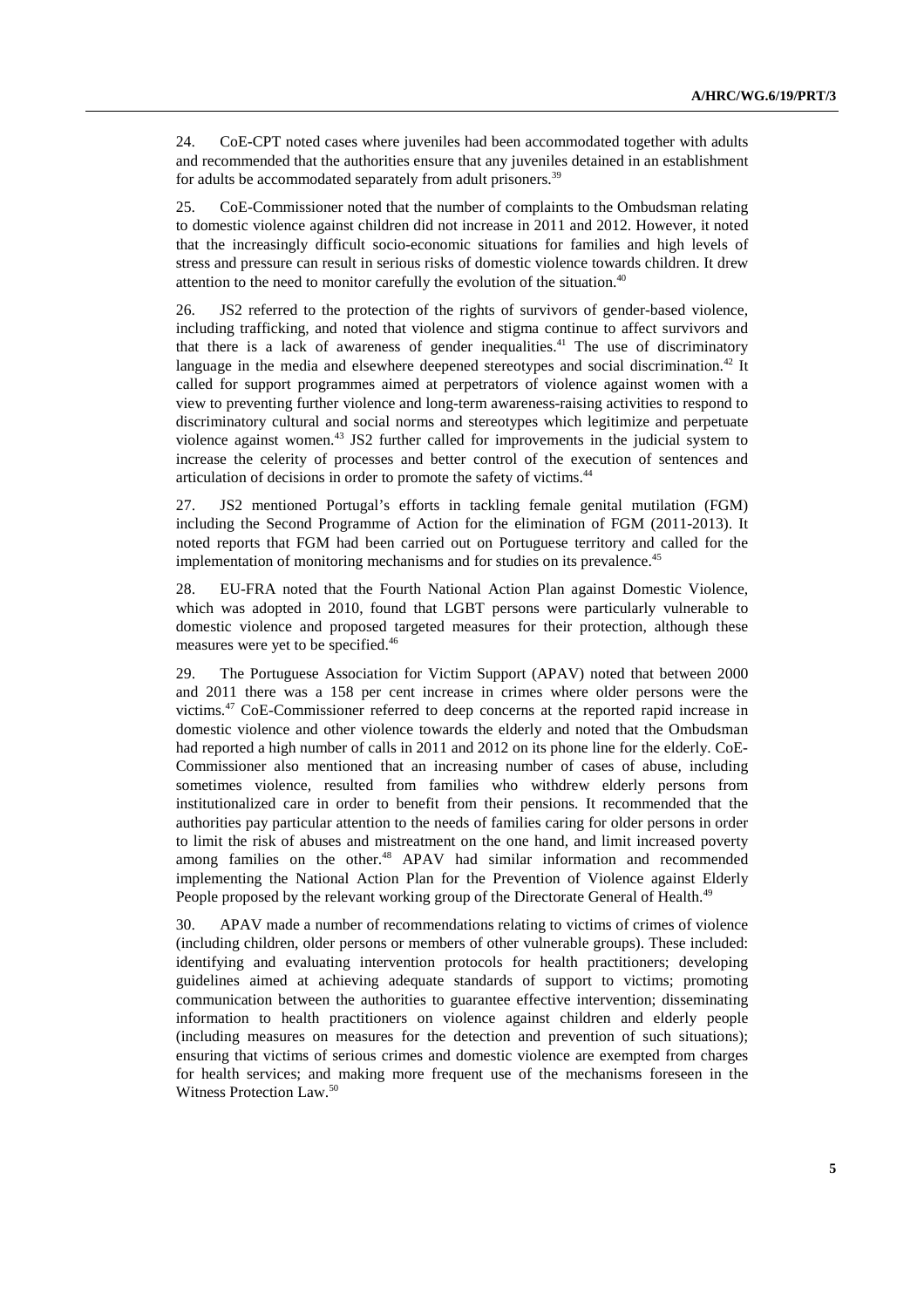31. In 2013, the Group of Experts on Action against Trafficking in Human Beings of the Council of Europe (CoE-GRETA) mentioned that the authorities had taken important steps to prevent and combat trafficking in human beings, but noted that NGOs had not been sufficiently involved in their planning and implementation. It considered that the authorities should adjust policy to give more attention to trafficking for the purpose of labour exploitation and take greater account of male and child victims of trafficking.<sup>51</sup> It welcomed the criminalization of the use of services or organs of victims of human trafficking and invited the authorities to continue their efforts to address demand as a root cause of human trafficking.52 JS1 mentioned the increased State budget to support NGOs working in the areas of fighting gender-based violence and human trafficking.<sup>53</sup>

32. CoE-GRETA noted that the authorities had introduced a "Reporting – Identification – Integration" system, but that the multi-disciplinary team which is supposed to receive reports on potential victims and assist the police in victim identification had limited capacity to intervene. It also noted a degree of reluctance among some civil society actors to report trafficking cases for fear that the police investigation might expose victims to their traffickers or result in their removal from the country as irregular migrants.<sup>54</sup>

33. CoE-GRETA mentioned that only one shelter providing accommodation for victims of trafficking had been set up and that this had limited capacity and was for women victims only. It urged that assistance be increased and that the services available be sufficient and appropriate to victims' specific needs. It also called for improved assistance for child victims of trafficking.<sup>55</sup>

34. CoE-GRETA urged the authorities to ensure that victims of trafficking are systematically informed of the possibility of, and/or are effectively granted, a recovery and reflection period. It also invited the authorities to ensure that victims are made aware of the right to compensation and can effectively enjoy this right, particularly through access to legal assistance.<sup>56</sup>

35. CoE-GRETA expressed concern at the low number of convictions for human trafficking and urged the authorities to take steps to identify gaps in the investigation procedure and presentation of cases in courts. It also stressed the need for improving the knowledge and sensitivity of judges, prosecutors, investigators and lawyers about trafficking in human beings and victim's rights. $57$ 

36. JS2 noted that Portugal had high numbers of sex workers infected with HIV. It called for Portugal to consider the potential of decriminalizing sex work and related practices, as a strategy to reduce the opportunities for exploitative labour practices in the sex sector.<sup>58</sup>

#### **3. Administration of justice, including impunity, and the rule of law**

37. CoE-ECRI considered that the authorities should look more closely into the reasons why there was so little recorded racist crime. It noted that it could be, as the authorities claimed, that the society was extremely tolerant, but also considered that victims of racist crime may be unwilling to report the crimes to the police, there may be a lack of confidence in the criminal justice system or that the low number may be due to failure by the police to register the racist nature of offences. It invited the authorities to examine these factors and take steps to remedy them where necessary.<sup>59</sup>

38. CoE-ECRI noted that complaints against the law enforcement agencies are investigated by inspectorates under the Ministries of Internal Administration and Justice respectively. CoE-ECRI suggested that there would be more confidence in the handling of complaints if the inspectorates did not have direct links with the ministries.<sup>60</sup> It noted that the number of complaints submitted against police officers concerning racist or racially discriminatory acts between 2006 and 2012 was extremely low. It considered that the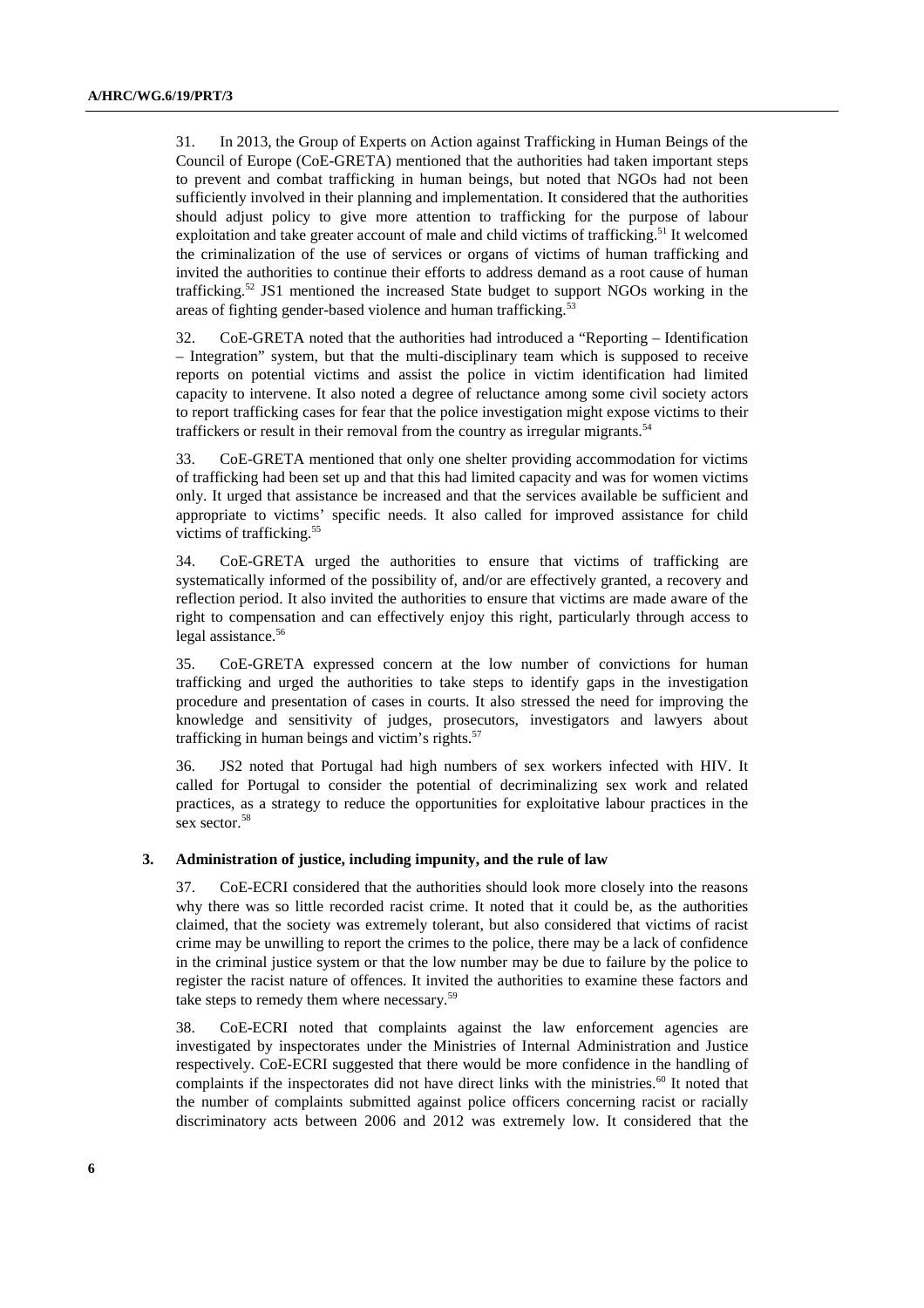figures suggested that the complaints system was not functional and needed to be revised in order to restore faith in the complaints procedure and the police.<sup>61</sup>

39. CoE-ACFC noted that the anti-discrimination legislation and provisions in the Criminal Code dealing with racially-motivated offences seemed to be applied rarely by the courts. It was also informed that victims of discrimination tended not to complain, which may be explained by a lack of information about the available remedies and, in some instances, a lack of confidence in the criminal justice system. It recommended expanding awareness-raising efforts in society on racial discrimination and the existing remedies as well as awareness-raising among and training of law enforcement officials and the judiciary.<sup>62</sup>

40. CoE-ECRI noted that victims of racial discrimination had to turn to the civil courts to claim damages on the basis of the administrative procedure; the levels of compensation awarded were extremely low; and this avenue was rarely pursued.<sup>63</sup>

41. CoE-ECRI encouraged continued efforts to provide specific training to judges, prosecutors and police on the application of criminal law provisions against racism and racial discrimination and in particular how to recognize racist motivation.<sup>64</sup> CoE-ACFC made similar recommendations.<sup>65</sup> IHRC recommended training of law enforcement officials and other State actors to respect racial and other ethnic minorities.<sup>66</sup>

42. Referring to institutionalized racism, IHRC stated that there was a slow judicial process or often a judicial process where law enforcement officials and other State actors were not punished for their unlawful acts and this gave a sense of impunity to law enforcement officials.<sup>67</sup>

43. CoE-CPT stated that its delegation met a number of persons who claimed they had not been able to inform a member of their family that they were in police custody. It recommended ensuring that the right of persons deprived of their liberty by law enforcement officials to notify their detention to a third party, as from the outset of custody, is enjoyed in practice.<sup>68</sup>

44. CoE-CPT mentioned that its findings indicated that the right to access to a lawyer was, in fact, not effective for the majority of persons detained by law enforcement officials. If a detained person could not afford a private lawyer, he or she would only be granted access to an ex officio lawyer at the court hearing before a judge. This hearing could take place up to 48 hours after the defendant's apprehension. It called upon the authorities to ensure that the right of access to a lawyer, including the right to talk to a lawyer in private, is enjoyed by all persons obliged to remain with the police, from the very outset of the deprivation of liberty.<sup>69</sup> It recommended that law enforcement officials be reminded of their obligations to immediately inform detained persons of their rights.<sup>70</sup>

45. CoE-CPT referred to cases where juveniles alleged that they were interrogated without a lawyer being present. It recommended that steps be taken to ensure that juveniles are not required to make any statements or sign any documents concerning the offences of which they are suspected without benefitting from the presence of a lawyer and, in principle, a trusted adult person to assist them.<sup>7</sup>

46. CoE-CPT recommended that the authorities put in place a programme of purposeful activities for all juvenile prisoners on remand and take immediate steps to amend the legal provisions to substantially reduce the period during which a juvenile can be placed in solitary confinement for disciplinary purposes.<sup>72</sup>

47. APAV mentioned concerns over the re-victimization of child victims of crime and recommended creating mechanisms whereby child victims are heard only once in judicial proceedings, whenever possible, and interviews undertaken in appropriate conditions and by qualified specialists.<sup>73</sup>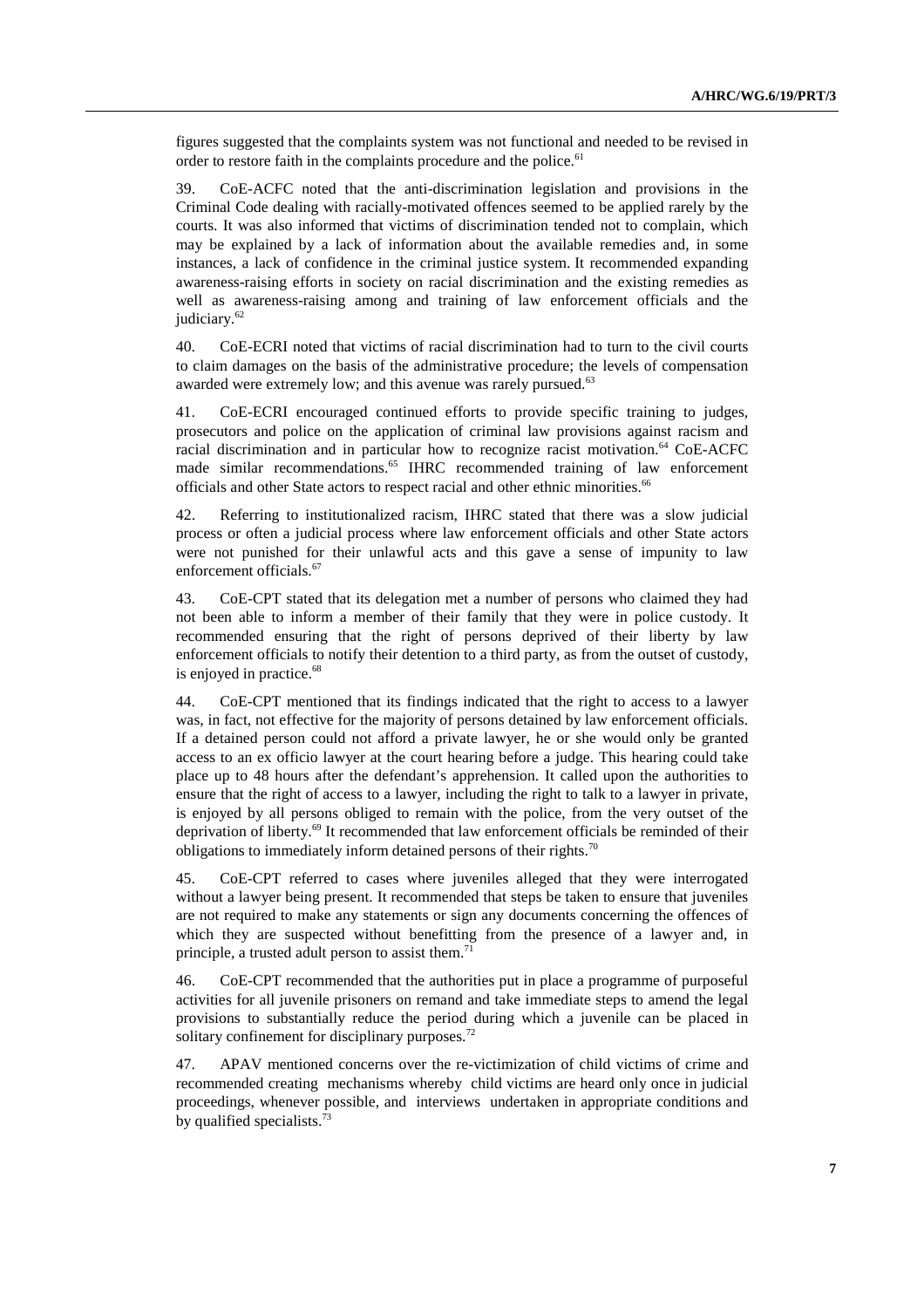#### **4. Right to family life**

48. JS1 called for the approval of the bill on co-adoption, which was voted on by Parliament in May 2013, in order to prevent the marginalization of LGBT individuals, and for the removal of other legal obstacles which prevent LGBT couples from exercising their right to form a family.<sup>74</sup>

49. JS1 recommended reviewing the law on medically assisted procreation (MAP) to ensure that all persons can have access to MAP, including surrogacy, without threat of illegality or non-recognition of the link between the child and the parents/mothers. It called for access to MAP without discrimination and referred to the current legislation which prohibits access to MAP to single women and same-sex couples.<sup>75</sup>

#### **5. Freedom of movement**

50. CoE-Commissioner referred to Roma settlements which had been fenced off and a case in the town of Beja where the settlement had been surrounded by a wall leaving only one entrance and exit route. Although the State authorities had instructed the city authorities to dismantle the wall, at the time of the Commissioner's last visit in May 2012 demolition work had not been completed.76 In 2013 CoE-ECRI reported that the local authorities had decided to lower the height of the wall instead of removing it because it served as a security barrier beside a main road. CoE-ECRI considered that the wall was a disproportionate measure and that other means of protection from the road were available. It called for all such walls or other barriers around Roma settlements to be removed.<sup>77</sup>

#### **6. Right to work and to just and favourable conditions of work**

51. CoE-Commissioner noted that the unemployment rate had reached 15.2 per cent in April 2012 and youth unemployment had reached 36.2 per cent.<sup>78</sup>

52. EU-FRA reported that the gender pay gap increased by 3.6 per cent between 2008 and 2010.79

53. EU-FRA noted that only about one in 10 Roma aged between 20 and 64 considered themselves to be in paid employment.<sup>80</sup>  $COE$ -ACFC mentioned that Roma faced discrimination in employment; programmes of vocational training of Roma had often had a limited impact on employment rates; and there was limited support for self-employment and setting up small business which could constitute alternatives to itinerant trade and work in fairs and markets. It also noted the absence of a uniform legal framework regulating itinerant trade at the local level. $81$ 

### **7. Right to social security and to an adequate standard of living**

54. CoE-Commissioner mentioned that inequalities seemed to have grown since March 2011 following the adoption of severe austerity measures. A study by the European Commission indicated that these measures had had a disproportionately negative impact on the poorest 10 per cent of the population.<sup>82</sup> CoE-Commissioner stated that his interlocutors had confirmed the trend of increasing child poverty. It noted that the poverty risk for families with children is higher than the population as a whole and that it increases with each additional child.<sup>83</sup>

55. CoE-Commissioner noted two series of major cuts in child care benefits between 2010 and 2012 through which 67,000 children lost access to child benefits. In total the State reduced its financial support to families with children between 2010 and 2011 by 30 per cent.<sup>84</sup> EU-FRA also noted that a decree adopted in June 2012 significantly reduced various benefits which had severe financial implications for families with children.<sup>85</sup>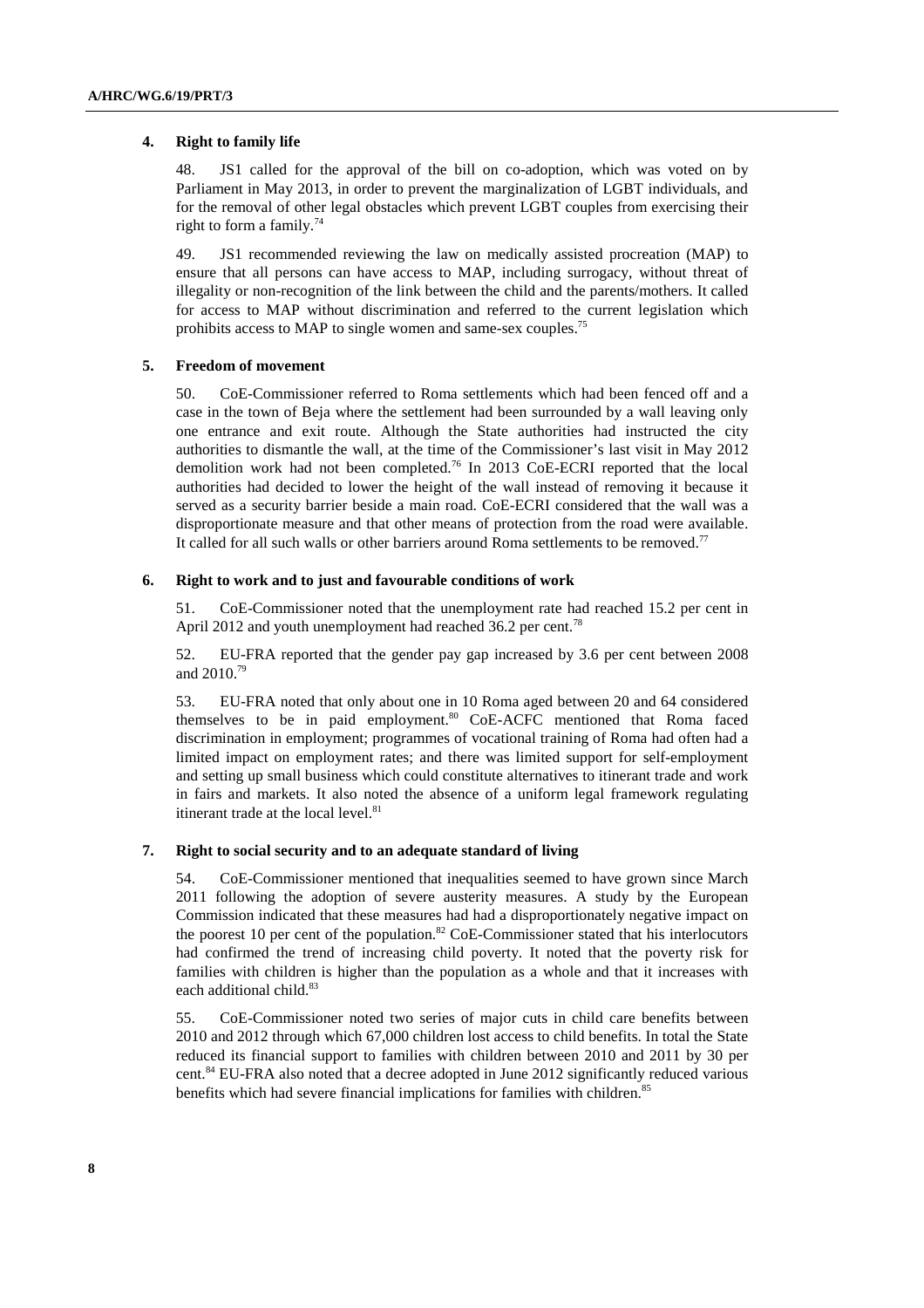56. CoE-Commissioner noted that the Ombudsman had received an increasing number of complaints relating to social protection issues between 2011 and 2012: many of these concerned the introduction of stricter accessibility conditions for a number of social benefits, including child benefits. It mentioned that in December 2011 the Ombudsman called on the authorities to simplify the rules for accessing child benefits as a matter of urgency as it appeared that the new rules had unduly deprived a number of persons of access to the benefits.<sup>86</sup> CoE-Commissioner urged the authorities to ensure that both austerity measures and anti-poverty policies and programmes pay specific attention to the rights of the child since children form a group that is particularly vulnerable to poverty. It called, in particular, for the State to ensure that the austerity measures do not put the progress made in the last decade in combatting child poverty at risk.<sup>87</sup>

57. CoE-Commissioner stated that it would be particularly important to conduct a human rights-based impact assessment of the social emergency programme and other poverty alleviation and recovery plans in Portugal, possibly through existing national human rights structures. It also recommended that policy-making on poverty prevention and alleviation should closely involve the relevant civil society organizations.<sup>88</sup>

58. EU-FRA referred to reports from organizations working with the homeless which indicated that the rate of homelessness had increased since the beginning of the economic crisis.<sup>89</sup>

59. CoE-Commissioner noted that during the winter 2011-2012 the mortality rate among the elderly had increased 10 per cent in comparison with 2011. Health professionals stated that this could not be explained by seasonal factors alone, and they considered that fiscal austerity measures had had an impact on the situation of the elderly, especially those living on small pensions. It noted the freezing of pensions, restrictions on the free transport of sick persons, as well as increases in gas, electricity and food prices as other factors affecting older persons.<sup>90</sup>

60. CoE-Commissioner drew attention to the need to ensure that members of social groups that are particularly vulnerable to, and affected by, fiscal austerity measures, such as children, the elderly and Roma, are identified and effectively protected by the State on the basis of impact assessments. It called for Portugal to establish clear criteria for prioritizing the social protection of these groups and set up a relevant comprehensive data collection system in accordance with internationally accepted standards.<sup>91</sup>

61. CoE-Commissioner was informed that the living conditions of Roma in social housing are often inadequate, as houses are built with low quality materials, in areas with no proper drainage systems. Moreover, the number of Roma families on waiting lists for social housing is disproportionately high and many of them do not meet the requirements for access to social housing through the Special Rehousing Programme as the beneficiaries of this programme were identified through a census of informal Roma settlements carried out in 1993 which no longer reflects the current situation. Recent cuts in public funding for social housing have reportedly resulted in non-implementation of many approved social housing projects and local authorities not considering new housing investments.<sup>92</sup>

62. CoE-Commissioner noted with concern that, due to the lack of adequate social housing, a number of Roma families continued to live in informal settlements consisting mostly of tents, makeshift shacks, huts or dilapidated concrete housing blocks. They usually lacked access to basic services such as running water, electricity and sewage systems. Additionally, a number of these settlements were located in hazardous areas, including former rubbish dumps.<sup>93</sup>

63. CoE, CoE-Commissioner and EU-FRA referred to the case of European Roma Rights Centre (ERRC) v. Portugal at the European Committee of Social Rights where the Committee found that the national authorities had failed to show that they had taken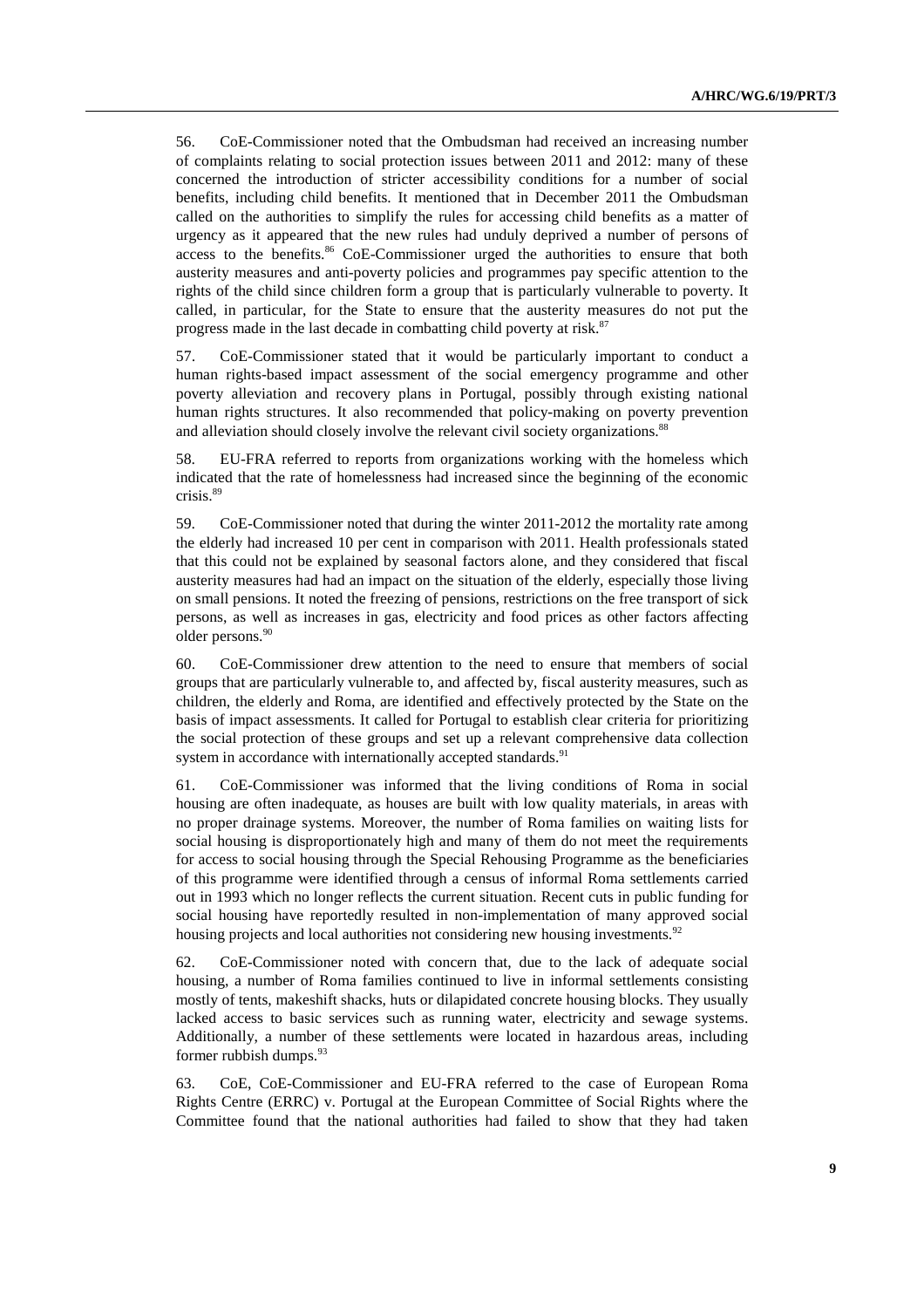sufficient measures to ensure that Roma live in housing that meet minimum standards of adequacy.<sup>94</sup> It also found that the implementation of re-housing programmes by municipalities had often led to the segregation of Roma populations.<sup>95</sup>

#### **8. Right to health**

64. JS2 made a number of recommendations related to the provision of comprehensive sexuality education (CSE) for children in order to increase young people's ability to make and implement decisions about their lives in relation to sexual health. These included making CSE a mandatory subject and training and teachers in the subject.<sup>96</sup>

65. JS2 made recommendations related to the protection of the health and labour rights of sex workers.<sup>97</sup>

#### **9. Right to education**

66. CoE-Commissioner noted that public education had been affected by austerity measures. In 2012 the Government announced that the number of pupils per class would increase and limitations on tax exemptions for education expenses were introduced. Cuts in child benefits, which many parents used for educations costs, had a particularly negative impact on education. In addition, the tightening of the budgets of local authorities resulted in less funds being available locally to support public schools.<sup>98</sup>

67. EU-FRA noted that less than one in 10 Roma children were reported to have completed upper-secondary education.<sup>99</sup>

68. EU-FRA mentioned that Roma children were especially prone to segregation in education and that they may be put in special classes or schools.<sup>100</sup>

69. EU-FRA noted that the go-to-school programme run by the Aliens and Borders Service encouraged migrants in an irregular situation to place their children in school.<sup>101</sup>

#### **10. Persons with disabilities**

70. CoE-Commissioner expressed concerned that cuts in 2012 to the budget for the purchase of technical equipment for persons with disabilities, amounting to 30 per cent of the previous budgets, would negatively affect elderly persons with disabilities.<sup>102</sup>

71. EU-FRA mentioned that certain NGOs had called for solutions to problems encountered by blind persons when voting. $103$ 

#### **11. Minorities**

72. CoE-Commissioner welcomed the adoption in January 2012 of the National Strategy for the Integration of Roma Communities for the period 2012-2020. It noted that this was the first national strategy for Roma in Portugal comprehensively to cover all areas of life in which Roma face difficulties.<sup>104</sup>

73. CoE-ACFC stated that cases of harassment, misconduct and abuse against persons belonging to ethnic minorities, especially the Roma, continued to be reported. Relations between the Roma and law enforcement agencies were sometimes tense and characterized by mutual distrust.<sup>105</sup>

#### **12. Migrants, refugees and asylum seekers**

74. EU-FRA mentioned that some asylum seekers raised the fact that they were asked to sign a receipt for a written document without understanding that it was a negative asylum decision. Some also expressed concern about the qualifications and commitment of lawyers assigned to them and/or delays in the assignment of the lawyers.<sup>106</sup>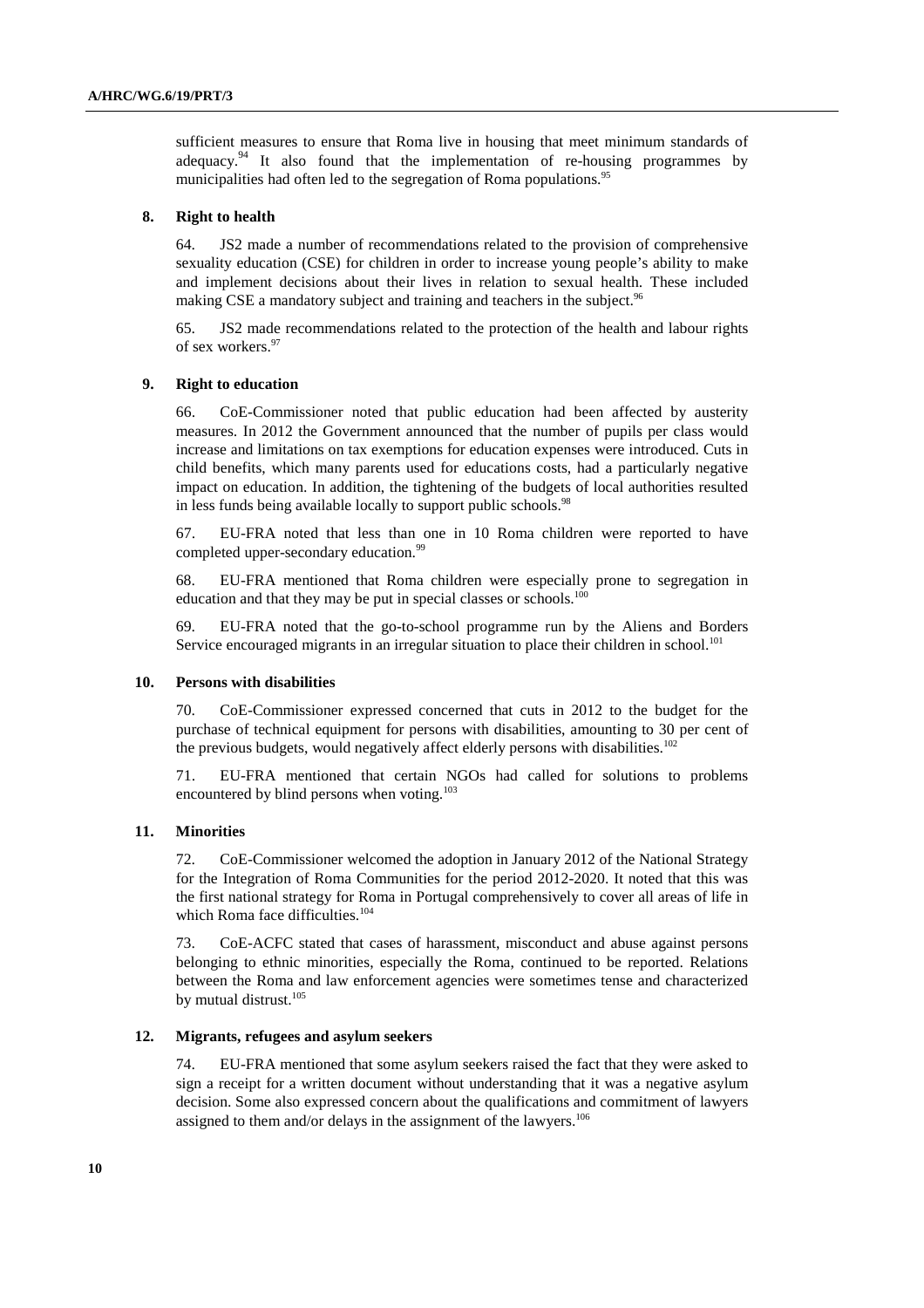## *Notes*

|                                                     | The stakeholders listed below have contributed information for this summary; the full texts of all original<br>submissions are available at: www.ohchr.org.                                                                                                                                                                                                                                                                                                                                                                |
|-----------------------------------------------------|----------------------------------------------------------------------------------------------------------------------------------------------------------------------------------------------------------------------------------------------------------------------------------------------------------------------------------------------------------------------------------------------------------------------------------------------------------------------------------------------------------------------------|
| Civil society                                       |                                                                                                                                                                                                                                                                                                                                                                                                                                                                                                                            |
| <b>APAV</b>                                         | Individual submissions:<br>Portuguese Association for Victim Support (Apoio à Vítima) (Lisbon,                                                                                                                                                                                                                                                                                                                                                                                                                             |
|                                                     | Portugal);                                                                                                                                                                                                                                                                                                                                                                                                                                                                                                                 |
| <b>IHRC</b><br><b>ILGA</b>                          | Islamic Human Rights Commission (Wembley, United Kingdom);                                                                                                                                                                                                                                                                                                                                                                                                                                                                 |
|                                                     | International Lesbian, Gay, Bisexual and Transgender Association (ILGA<br>Portugal - Intervenção Lésbica, Gay, Bissexual e Transgénero) (Lisbon,<br>Portugal);                                                                                                                                                                                                                                                                                                                                                             |
| Joint submissions:                                  |                                                                                                                                                                                                                                                                                                                                                                                                                                                                                                                            |
| JS <sub>1</sub>                                     | Joint Submission 1 by: Portuguese Family Planning Association (Associação<br>Para o Planeamento da Família) (APF) (Lisbon, Portugal) and members of the<br>Sexual Rights Initative coalition: Action Canada for Population and<br>Development (ACPD), Akahatá - Equipo de Trabajo en Sexualidades y<br>Géneros, Coalition of African Lesbians (CAL), Creating Resources for<br>Empowerment in Action (CREA; India), Federation for Women and Family<br>Planning (Poland), Egyptian Initiative for Personal Rights (EIPR)); |
| JS <sub>2</sub>                                     | Joint Submission 2 by: Isabel Nunes, Seres (Lisbon, Portugal) and members<br>of the Sexual Rights Initative coalition: Action Canada for Population and<br>Development (ACPD), Akahatá – Equipo de Trabajo en Sexualidades y<br>Géneros, Coalition of African Lesbians (CAL), Creating Resources for<br>Empowerment in Action (CREA; India), Federation for Women and Family<br>Planning (Poland), Egyptian Initiative for Personal Rights (EIPR)).                                                                        |
|                                                     | Regional intergovernmental organizations:                                                                                                                                                                                                                                                                                                                                                                                                                                                                                  |
| CoE                                                 | Council of Europe, Strasbourg (France).<br>Attachments:                                                                                                                                                                                                                                                                                                                                                                                                                                                                    |
|                                                     | (CoE-ACFC) Advisory Committee on the Framework Convention for the<br>Protection of National Minorities, Second Opinion on Portugal, Adopted on 5<br>November 2009, Strasbourg, 26 April 2010, Strasbourg, 26 April 2010;                                                                                                                                                                                                                                                                                                   |
|                                                     | (CoE-Commissioner) Report by Nils Muižnieks, Commissioner for Human<br>Rights of the Council of Europe, Following his visit to Portugal from 7 to 9<br>May 2012, Strasbourg, 10 July 2012, CommDH (2012)22;                                                                                                                                                                                                                                                                                                                |
|                                                     | (CoE-CPT) Report to the Portuguese Government on the visit to Portugal<br>carried out by the European Committee for the Prevention of Torture and<br>Inhuman or Degrading Treatment or Punishment (CPT) from 7 to 16 February<br>2012, Strasbourg, 24 April 2013, CPT/Inf (2013) 4;                                                                                                                                                                                                                                        |
|                                                     | (CoE-ECRI) European Commission against Racism and Intolerance (ECRI)<br>Report On Portugal, (fourth monitoring cycle), Adopted on 21 March 2013,<br>Published on 9 July 2013, CRI(2013)20;                                                                                                                                                                                                                                                                                                                                 |
|                                                     | (CoE-ECSR(2011)) European Committee of Social Rights, Conclusions 2011<br>(Portugal), Articles 7, 8, 16, 17, 19, 27 and 31 of the Revised Charter, January<br>2012;                                                                                                                                                                                                                                                                                                                                                        |
|                                                     | (CoE-GRETA) Group of Experts on Action against Trafficking in Human<br>Beings, Report concerning the implementation of the Council of Europe<br>Convention on Action against Trafficking in Human Beings by Portugal, First<br>evaluation round, Strasbourg, 12 February 2013, GRETA(2012)17;                                                                                                                                                                                                                              |
| EU-FRA                                              | European Union Agency for Fundamental Rights, Vienna (Austria).                                                                                                                                                                                                                                                                                                                                                                                                                                                            |
| 2<br>CoE-ECRI, paras. 1 and 4.<br>3<br>EU-FRA, p.4. |                                                                                                                                                                                                                                                                                                                                                                                                                                                                                                                            |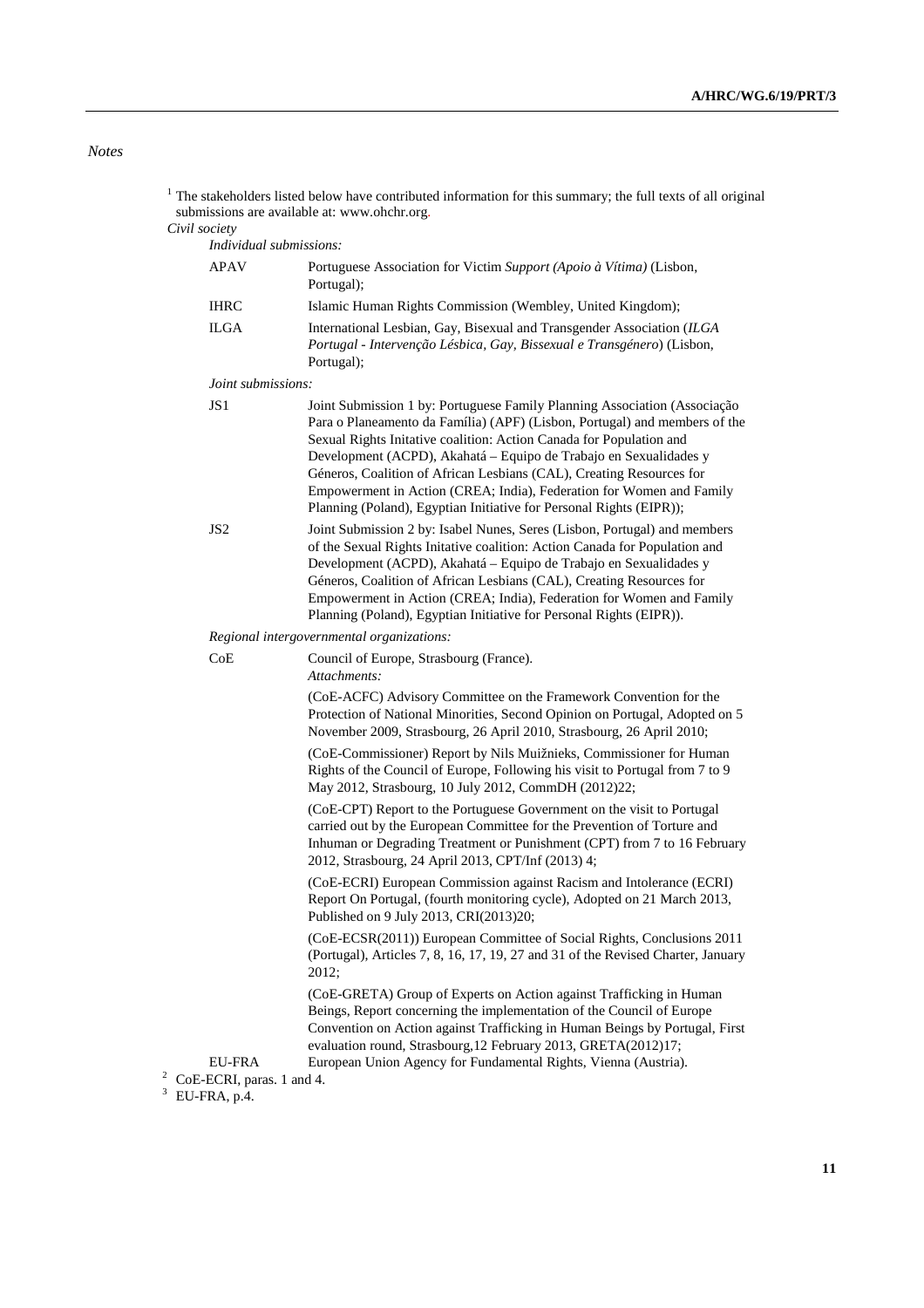- 4 CoE-ECRI, para. 5.
- $^5$  ILGA, pp. 1-2.
- $6$  ILGA, p. 3.
- 7 CoE-Commissioner, pp. 3 and 14.
- 8 CoE-ACFC, para. 35.
- <sup>9</sup> CoE-ECRI, paras. 44-45.
- 10 CoE-ACFC, para. 37.
- <sup>11</sup> CoE-Commissioner, p. 11.
- 12 CoE-ECRI, paras. 47-49.
- <sup>13</sup> CoE-Commissioner, p. 14.
- 14 CoE-ECRI, paras. 12-13.
- 15 CoE-ECRI, paras. 14-15.
- <sup>16</sup> CoE-ACFC, paras. 37 and 129.
- 17 CoE-ECRI, para. 32.
- 18 CoE-ECRI, paras. 68-71.
- 19 CoE-ECRI, paras. 74-77 and 177.
- <sup>20</sup> JS1, paras  $7, 9$ .
- $21$  EU-FRA p.9.
- $22$  EU-FRA, pp.19, 23.
- $^{23}$  ILGA, p. 3.
- 24 JS1, para. 44.
- 25 JS2, paras. 13-22.
- $^{26}$  ILGA, pp. 3 and 4.
- 27 JS1, para. 5.
- 28 JS2, para. 12.
- 29 JS1, para 47.
- 30 EU-FRA, pp. 13, 19 and 20.
- 31 EU-FRA, p.22.
- $32$  IHRC, p. 2.
- $^{33}$  IHRC, p. 3.
- $34$  IHRC, p. 4.
- 35 CoE-CPT, para. 9.
- 36 CoE-CPT, paras. 33-36.
- 37 CoE-CPT, paras. 93-94.
- 38 CoE-CPT, para 29.
- 39 CoE-CPT, para. 54.
- 40 CoE-Commissioner, pp. 7 and 16.
- 41 JS2, para. 23.
- 42 JS2, para. 29.
- 43 JS2, para. 32.
- 44 JS2, para. 34.
- 
- 45 JS2, paras. 27-28 and 35-36.
- $46$  EU-FRA, pp. 13 and 14.
- $^{47}$  APAV, p. 1. See also CoE-Commissioner, p. 9.
- 48 CoE-Commissioner, pp. 9 and 17.
- 49 APAV, pp. 2-3.
- 50 APAV, pp. 3-4.
- $51$  CoE-GRETA, p. 7.
- 52 CoE-GRETA, p. 7.
- 53 JS1, para 3.
- 54 CoE-GRETA, p. 7.
- 55 CoE-GRETA, p. 7.
- 56 CoE-GRETA, p. 8.
- 57 CoE-GRETA, p. 8.
- 58 JS2, paras. 40-41.
- 59 CoE-ECRI, para. 19.